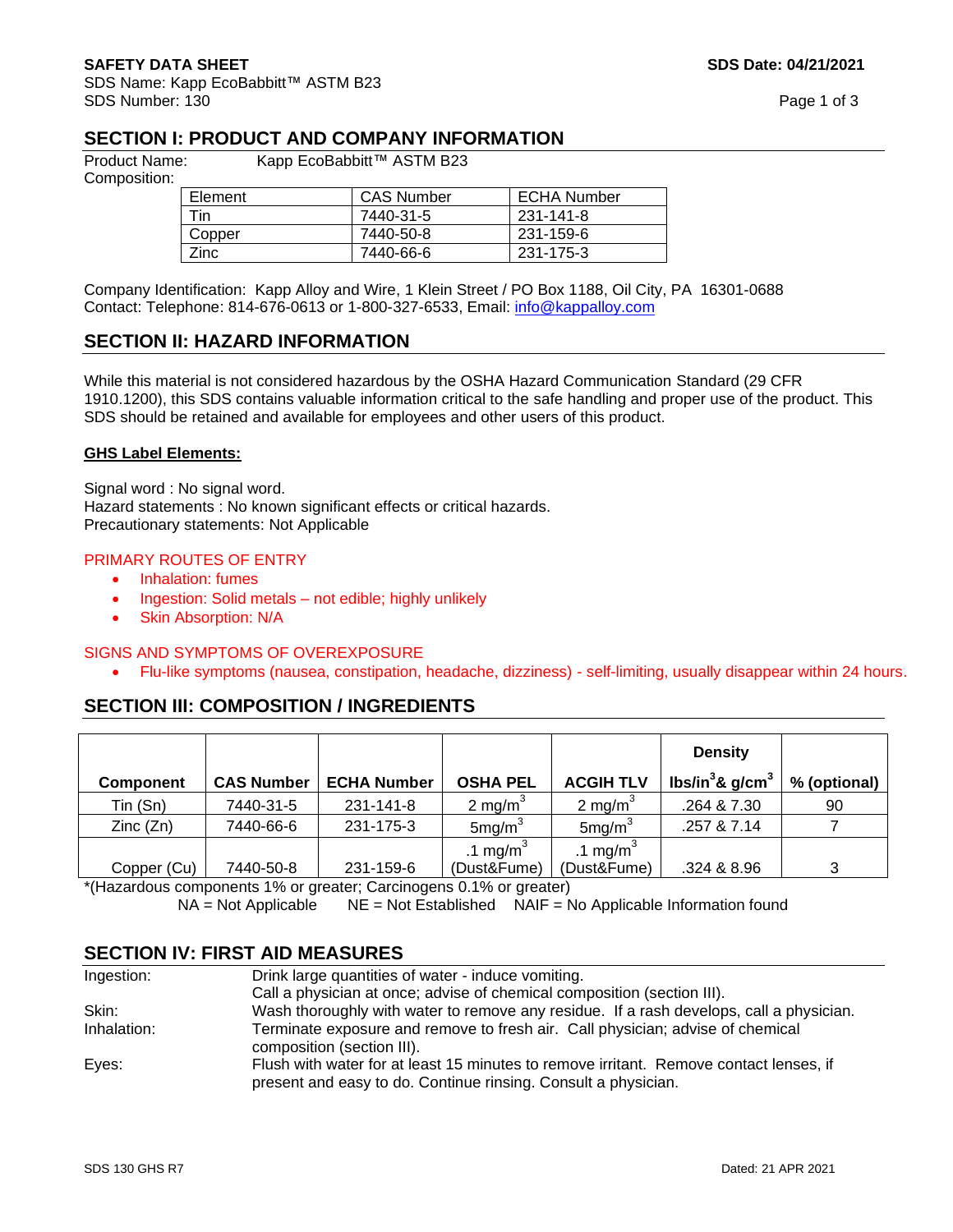#### **SAFETY DATA SHEET SOLUTION SDS Date: 04/21/2021**

SDS Name: Kapp EcoBabbitt™ ASTM B23 SDS Number: 130 Page 2 of 3

## **SECTION V: FIRE FIGHTING MEASURES**

| Flash point & Methods Used: | <b>Auto Ignition Temperature:</b><br>N/A      | N/A |
|-----------------------------|-----------------------------------------------|-----|
| <b>Flammability Limits:</b> | (in air, % by volume) LEL: N/A and UEL: N/A   |     |
| <b>Extinguisher Media:</b>  | CO <sub>2</sub> or dry chemical extinguisher. |     |

DO NOT USE WATER ON MOLTEN METAL: LARGE FIRES MAY BE FLOODED WITH WATER FROM A SAFE DISTANCE

| <b>Special Fire Fighting Procedures</b> | Use NIOSH/MSHA -approved self-contained breathing apparatus and full<br>protective clothing if involved in fire. |
|-----------------------------------------|------------------------------------------------------------------------------------------------------------------|
|-----------------------------------------|------------------------------------------------------------------------------------------------------------------|

Unusual Fire and Explosion Hazards **Finely divided dust may form explosive mixture with air.** 

#### NEVER DROP WATER OR LIQUIDS INTO MOLTEN SOLDER.

#### **\*Do not plunge damp or wet solder bars/pieces into molten solder**

# **SECTION VI: ACCIDENTAL RELEASE MEASURES**

Steps to be taken if material is spilled or released:

- Solder is solid / recyclable
- Vacuuming is recommended for accumulated metal dust from saw/grind operations.

# **SECTION VII: HANDLING AND STORAGE**

Precautions to be taken in handling and storage:

• Dry storage; ambient temperature

- Other Precaution / Special Handling:
	- Wet or moist ingot(s) WILL present an explosion hazard when submerged in molten solder.

#### **\*AVOID FIRE/EXPLOSION RISKS. Always preheat ingot before charging into furnace.**

# **SECTION VIII: EXPOSURE CONTROLS / PERSONAL PROTECTION**





Respiratory Protection: Use NIOSH-approved breathing apparatus to prevent exposure to dusts and fumes. Eye Protection: Approved safety glasses/welding goggles, appropriate to your procedure, should be worn.<br>Ventilation: Jocal Exhaust: YES: Mechanical: YES: Special: Conform to your requilatory statutes Local Exhaust: YES; Mechanical: YES Special: Conform to your regulatory statutes. Other: Standard protective equipment used in soldering (/applicable) operations. \*Protective gloves are recommended, especially for high temperature applications to prevent burns. \*Conform to all local, state, federal regulations.

See also: 29 CFR 1910.132 - 29 CFR 1910.140. *Personal Protective Equipment* 29 CFR 1910.251 - 29 CFR 1910.257. *Welding, Cutting and Brazing*

## **SECTION IX: PHYSICAL AND CHEMICAL PROPERTIES**

Boiling Point: Melting Point: Vapor Pressure (mm Hg.): N/A Vapor Density  $(AIR = 1)$ :  $N/A$ Density: .2653 lbs./cu.in. and/or 7.343g/ml Solubility in Water: 0 (solid) Evaporation Rate (Butyl Acetate = 1): N/A Appearance and Odor: Lustrous, silver metal; odorless / various shapes and sizes.

 $F$ />1204 $^{\circ}$ C  $F / 241 - 354 °C$ 

# **SECTION X: STABILITY AND REACTIVITY**

Incompatibility (materials to avoid): Strong Acids, Strong Alkalis

Stability: Stable Conditions to avoid: None None Hazardous Decomposition Products: None; Hazardous Polymerization will not occur

SDS 130 GHS R7 Dated: 21 APR 2021